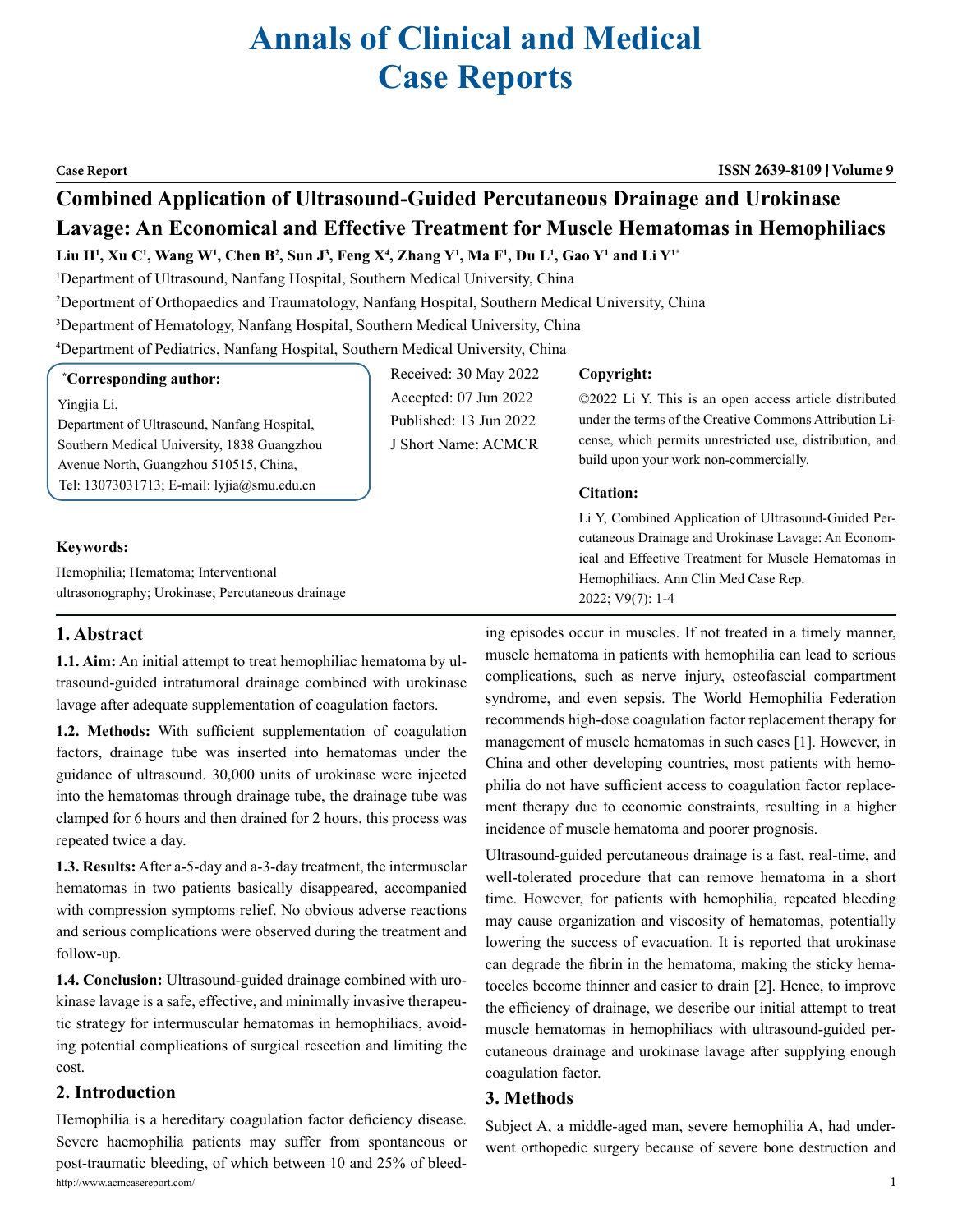decreased muscle function of the right knee caused by repeated bleeding. Three weeks later, he felt progressive swollen in the right leg, accompanied by hyposensation from the right leg to foot dorsum. Ultrasound examination revealed a heterogeneous echo mass on the lateral muscles of right calf, which was 17 \* 8 \* 7cm in size approximately. Based on clinical manifestation and ultrasonographic features, it was concluded that the motion disorder and sensory disturbance of the patient's right leg was caused by compression from the heterogeneous intramuscular mass. To explore the composition of the mass, a 2.4ml bolus of contrast agent (SonoVue®, Bracco, Milano, Italy) was then injected into the elbow vein. Circular hyperenhancement was observed in the periphery while no enhancement was found in the central space, suggesting that the mass was a hematoma with no obvious granulation tissue and neovascularization formed inside (Figure S1). Therefore, we tried to drain the muscular hematoma under the guidance of ultrasound. After supplementing 1500 IU of recombinant human coagulate factor VIII, a 16G puncture needle was successfully inserted into the hematoma under the guidance of ultrasound, while no hematocele could be drained out. Then a 0.038-inch wire was placed into the hematoma through the needle, followed by inserting a 12F drainage tube. However, there was still no hematocele drawn out due to viscosity of the content. Urokinase lavage was then performed based on the lack of obvious granulation tissue or neovascularization within the hematoma on CEUS. To make the viscous hematocele become diluted and easy to drain out, 30,000 IU of urokinase were dissolved in physiological saline (20 ml) and injected into the hematoma through drainage tube. The drain-

age tube was clamped for 6 hours in order to increase thrombolytic effect of the urokinase and then drained for 2 hours, these procedures repeated twice a day. To maintain factor VIII activity above 30% during this procedure, the patient was prescribed with prothrombin complex twice daily for 25 IU/kg. Ultrasound was adopted to monitor the change of muscle hematoma.

Subject B, a 27-year-old man with severe hemophilia A felt his right forearm swollen gradually two weeks ago. A week later, the patient felt numbness in the right thumb, index finger and middle finger, occasionally accompanied with movement disorders. Ultrasonography revealed a polycystic hematoma in the flexor of the forearm. The hematoma was located between ulna, radius, and median nerve with an approximate size about 10.5\*3.5\*3.2cm, compressing the median nerve, which was swollen and thickened under ultrasound detection. After injecting 2.4ml bolus of contrast agent into elbow vein, no-enhanced area was found inside the hematoma under CEUS evaluation (Figure S2). In order to relieve the compression on the median nerve, a 14F drainage tube with several side-hole was placed along the long axis of the hematoma to penetrate three main capsules under ultrasound guidance. After supplement of coagulation factor (20 IU/kg, twice a day), 20 mL saline solution containing 30,000 IU of urokinase was injected via a drainage tube, the drainage tube was clamped for 6 hours and then drained for 2 hours (repeated twice a day).

Subject C, a 12-year-old boy with severe hemophilia A felt pain in the right hip joint accompanied with limited mobility. A wide range of heterogeneous echo mass was observed in his right iliopsoas muscle under ultrasound detection. However, since CEUS evaluation revealed an uneven hyperenhancement in the mass with scattered no-enhanced areas, suggesting that the mass might be a hematoma with abundant granulation tissue and neovascularization formed inside (Fig. S3), it was not suitable for urokinase lavage treatment in this case. Hence, the patient underwent surgery to remove the hematoma.

This study was approved by the Ethics Committee of our hospital. Written informed consent was obtained from all patients before conventional ultrasound and CEUS examinations.

#### **4. Results**

In subject A, the hematoma gradually shrank in volume (volume is estimated based on length\*width\*height\*0.52) under ultrasound detection during the five-day treatment. Three months later, no recurrence of the muscle hematoma was observed under ultrasound examination, and the function of the lower limbs had gradually recovered. (Fig.1)

Three days after the procedure, the hematoma in subject B basically disappeared confirmed by ultrasound. The patient gradually recovered from movement disorder and sensation disturbance in the right forearm. Four months later, no recurrence of the muscle hematoma was observed (Figure 2).



Figure 1: The bone traction device was riveted in the patient's right leg (A). Ultrasound examination revealed a heterogeneous echo mass on the lateral muscles of right calf (B). A 12F drainage tube was inserted into the hematoma (C). Five days after drainage and urokinase lavage, ultrasonography showed that the volume of hematoma decreased significantly (D).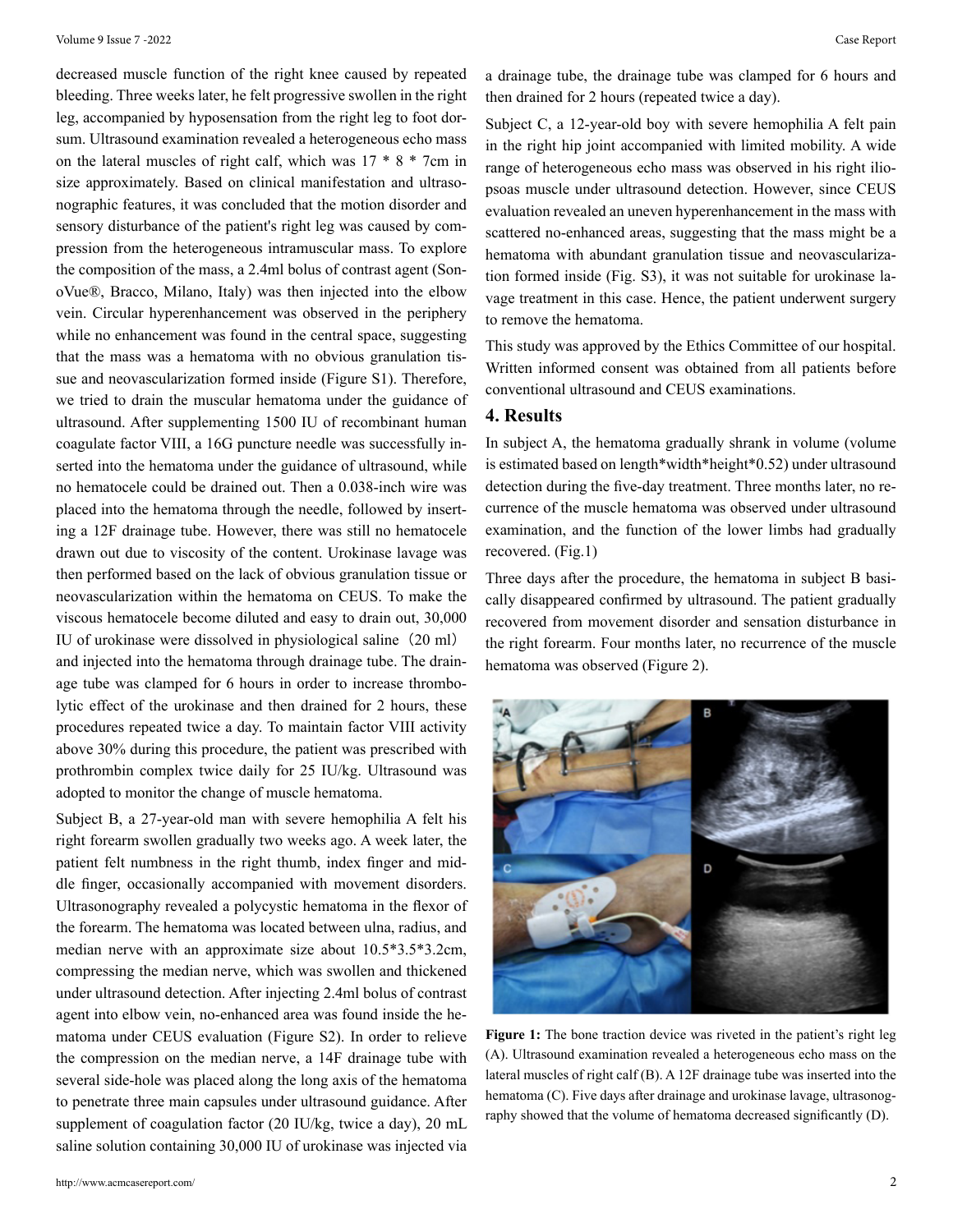

**Figure 2:** Ultrasound examination revealed a a polycystic hematoma in the flexor of the forearm (Long Axis section of hematoma, A). The hematoma was located between median nerve (\*), radius and ulna (Short Axis section of hematoma, B). Three days after drainage and urokinase lavage, ultrasonography showed that the hematoma had nearly disappeared (C). Hematoma did not recur at the 4-month follow-up after treatment (D).

#### **5. Discussion**

The most widely accepted treatment for muscular hematoma in patients with hemophilia is coagulation factor replacement therapy [1]. However, the long-term use and high dose of coagulation factors is unaffordable for many patients with hemophilia in China. In addition, this treatment does not immediately reduce the size of the hematoma. Ultrasound-guided percutaneous drainage is a low-cost, minimally invasive method for the treatment of muscle hematoma in patients with hemophilia, but its effectiveness is questionable due to few case reports that muscle hematomas caused by repeated bleeding are too viscous to be drained effectively [2-4]. With the capability of degrading fibrin in blood clots, urokinase has been reported for its effectiveness on intracavitary lavage to dissolve hematoma with viscous content such as intracranial hematoma, subdural hematoma, retroperitoneal hematoma [5-7]. Therefore, we first attempted to perform ultrasound-guided drainage combined with urokinase lavage to treat muscular hematomas in patients with hemophilia.

In subject A, about 400 IU/kg of coagulation factor in total was used during the treatment. According to the reports, for muscle hematomas of similar size, the coagulation factor dose used in replacement therapy alone was as high as 3000-4000 IU/kg, and the duration of treatment lasts for more than 20 days. Typically, such cases will undergo surgery to remove the huge hematoma. In cases of muscle hematoma causing peripheral neuropathy and loss of function, the principle of surgery is extensive fasciotomy, which will lead to massive trauma and may result in sequelae, such as scar contracture. In comparison with coagulation factor replacement therapy and surgery, ultrasound-guided drainage combined

In subject B, although the muscle hematoma was relatively small, it was urgent to remove the hematoma in order to relieve the compression of median nerve. However, in this case, surgical operation is more traumatic and has a higher risk of complications such as bleeding and infection during and after surgery. Therefore, the patient underwent the procedure of ultrasound-guided drainage combined with urokinase lavage and the hematoma shrunk significantly in a-three-day treatment.

Additionally, it is worth noting that using urokinase on hematomas with abundant granulation tissue and neovascularization formed inside is inappropriate in order to avoid the risk of hemorrhage caused by the entry of urokinase into the circulatory system [5]. Therefore, the hematoma in subject C did not receive urokinase lavage treatment for potential risk of bleeding. Furthermore, urokinase can be used to dissolve acute (1-14 days) and subacute thrombosis or hematoma (15-28 days) effectively [8]. Fortunately, the formation time of hematoma in the first two cases is within four weeks. In addition, no obvious granulation tissue and neovascularization were formed inside the hematoma under CEUS evaluation, which makes it more suitable to dissolve the hematoma with urokinase.

According to some studies, local lavage of urokinase is at lower risk of inducing recurrent bleeding and hyperfibrinolysis compared with intravenous thrombolysis [9]. However, since the hemophiliacs come with poor coagulation function in most cases, it was recommended to maintain coagulation factor levels above 30% during treatment in both patients according to the perioperative guidelines for hemophilia in order to prevent rebleeding during treatment. In contrast to systemic thrombolytic therapy, which requires a high dose of urokinase to dissolve the thrombus and restore the patency of blood flow, the therapeutic goal of urokinase lavage is to reduce the viscosity of the hematoma until it can be discharged through the drainage tube. Therefore, the dosage of urokinase in the treatment process was limited with longer efficient time due to safety concerns. In the first two cases, the dosage of urokinase was 60,000 IU/day, which was much lower than the dosage of systemic thrombolysis (600,000-800,000 IU/day). Under the treatment, the hematoma was drained smoothly, and there were no signs of rebleeding in the next three-month follow-up observation. These cases showed that the use of low-dose urokinase for intramuscular lavage of hematoma under conditions of coagulation factor supplementation is both safe and effective.

### **6. Conclusion**

Ultrasound-guided drainage combined with urokinase lavage is a